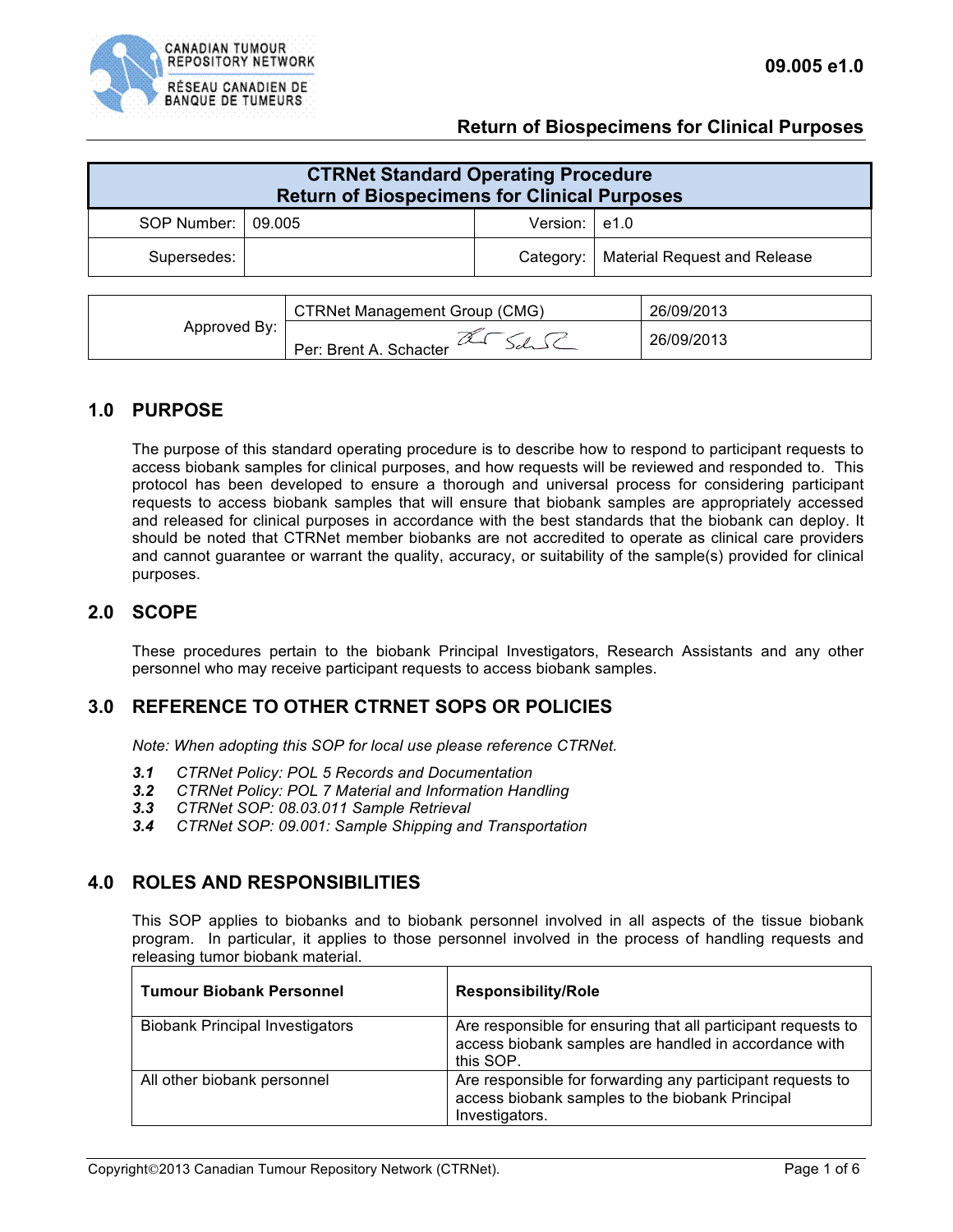

## **Return of Biospecimens for Clinical Purposes**

| <b>Biobank Management Committee</b> | Responsible for general operations of the biobank study. |  |
|-------------------------------------|----------------------------------------------------------|--|
|                                     |                                                          |  |

# **5.0 MATERIALS, EQUIPMENT AND FORMS**

The materials, equipment and forms listed in the following list are recommendations only and may be substituted by alternative/equivalent products more suitable for the site-specific task or procedure.

| <b>Material and Equipment</b>                                                                                                          | <b>Materials and Equipment (Site Specific)</b> |
|----------------------------------------------------------------------------------------------------------------------------------------|------------------------------------------------|
| Form: Participant Request and Release of<br>Materials                                                                                  |                                                |
| Form: Participant Request for Specimen                                                                                                 |                                                |
| Release – Laboratory Worksheet<br>$\ast$ 0. . The interest in the component of the problems of the contract of the contract of females |                                                |

See the Biobank Resource Centre (BRC) in the reference section for examples of forms.

### **6.0 DEFINITIONS**

See the CTRNet Program Glossary: http://www.ctrnet.ca/glossary

## **7.0 PROCEDURES**

Treat blood and all materials coming into contact with blood as biohazardous materials: wear personal protective equipment (PPE) throughout the procedure, including lab coat and disposable gloves.

**7.1** Process of response to participant request of materials access

#### 7.1.1 **Responses involve two parts and requests may be accepted at any time.**

- 1. Part I comprises completion of the "Participant Request for Release of Materials" form. Biobank personnel must
	- i. Provide "Participant Request for Release of Materials" form to participant or participant's legal representative or clinician liaison.
	- ii. Instruct participant or participant's Legally Acceptable Representative or clinician liaison on how to complete the form and return.
	- iii. Inform biobank PI and provide completed form upon its return for review by biobank access committee.
- 2. Part II comprises the release of materials:
	- i. Biobank PI and or designate arrange for a review to be conducted by an appropriately qualified person or committee (e.g., the biobank's access committee). The purpose of this review is to determine whether the biospecimen(s) under consideration for release are suitable for the clinical intention.
	- ii. Complete release and shipment of materials requested using the Participant Request for Specimen Release of Materials Laboratory Worksheet: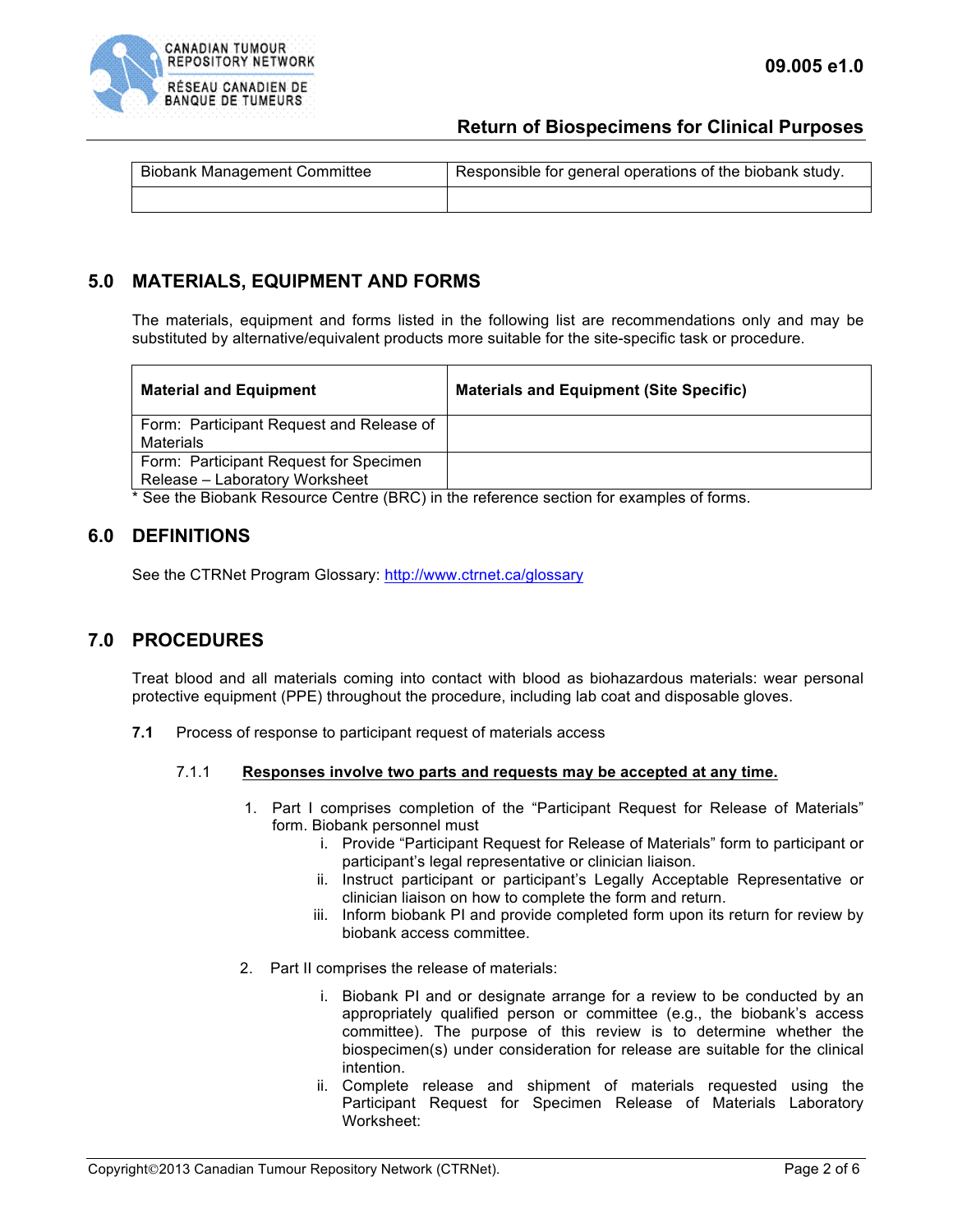

# **Return of Biospecimens for Clinical Purposes**

- a. Amount of aliquot to be release and decision on any remaining sample(s) to be made by biobank PI.
- b. The biobank project Research Intern and Biospecimen Technician or designate independently query the biobank database to determine the corresponding biobank ID to match the identified patient:
	- Match first and last names
	- Match Date of Birth
	- Match Provincial Health Number (PHN)
- c. The biobank project Research Intern, using the selected biobank ID and the study database, review the original blood processing worksheet:
	- Match biobank consent date
	- Match biobank ID
	- Match ID
	- Match first and last names
	- Match storage location
- d. The biobank project Research Intern removes the patient specimen from freezer and places in holding box at -80 $^{\circ}$ C and asks Biospecimen Technician or designate to verify that the biobank ID desired does match the actual vial removed.
- e. The biobank project Research Intern will prepare a new label with the identifiers below to add to the vial:
	- Patient first and last names
	- Date of Birth
	- ID
- f. The biobank ID will be removed and placed on the Participant Request for Specimen Release of Materials Laboratory Worksheet.
- g. The biobank Research Intern will package the specimen as required by the diagnostic lab or, if no special packaging instructions given prepare as described in the files below. Signature required by receiver.
	- Create a shipping label
	- Create a packing slip
	- Package shipment and arrange carrier pick up via courier
- h. All forms must be filled in biobank file cabinet.

**7.2** Reporting

#### 7.2.1 **Biobank PI to report request and release of materials to the biobank Management Committee at a monthly meeting.**

7.2.2 **Biobank Management Committee to report annually to Research Ethics Board.**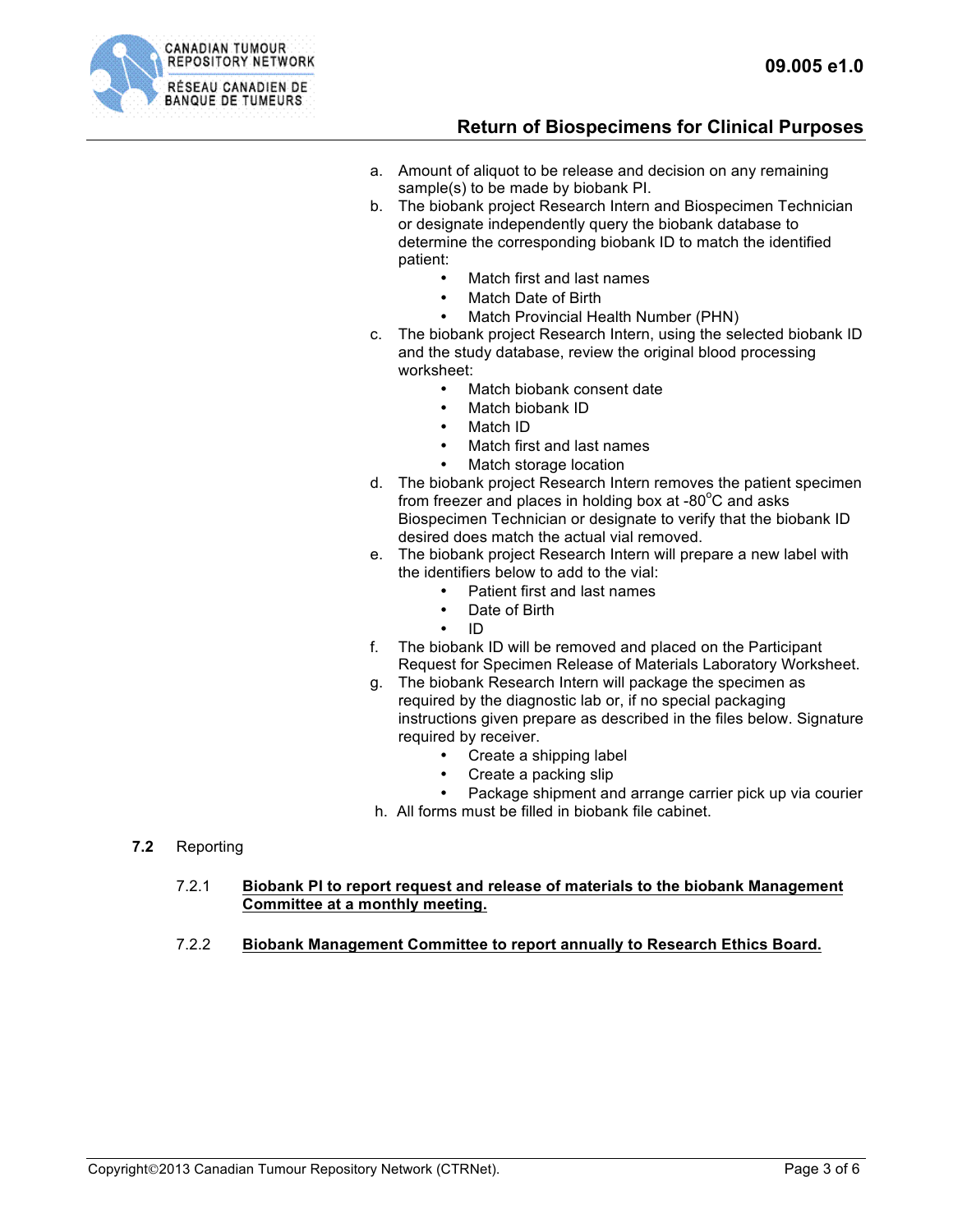

# **8.0 APPLICABLE REFERENCES, REGULATIONS AND GUIDELINES**

- **8.1** Declaration of Helsinki http://www.wma.net/en/30publications/10policies/b3/index.html
- **8.2** Tri-Council Policy Statement 2; Ethical Conduct for Research Involving Humans; Medical Research Council of Canada; Natural Sciences and Engineering Council of Canada; Social Sciences and Humanities Research Council of Canada, December 2010. http://www.pre.ethics.gc.ca/eng/policy-politique/initiatives/tcps2-eptc2/Default/
- **8.3** Human Tissue and Biological Samples for use in Research. Operational and Ethical Guidelines. Medical Research Council Ethics http://www.mrc.ac.uk/Utilities/Documentrecord/index.htm?d=MRC002420
- **8.4** National Bioethics Advisory Commission: Research involving human biological materials: Ethical issues and policy guidance, Vol. I: Report and recommendations of the National Bioethics Advisory Committee. August 1999. http://bioethics.georgetown.edu/nbac/hbm.pdf
- **8.5** Canadian Biobank Resource Centre. http://biobanking.org

## **9.0 APPENDICES**

**9.1** Appendix A – Participant Request and Release of Materials Form

## **10.0 REVISION HISTORY**

| <b>SOP</b><br><b>Number</b> | Date revised | <b>Author</b> | <b>Summary of Revisions</b> |
|-----------------------------|--------------|---------------|-----------------------------|
| 09.005                      | 26-Sept-2013 | CMC           | Initial document approved   |
|                             |              |               |                             |
|                             |              |               |                             |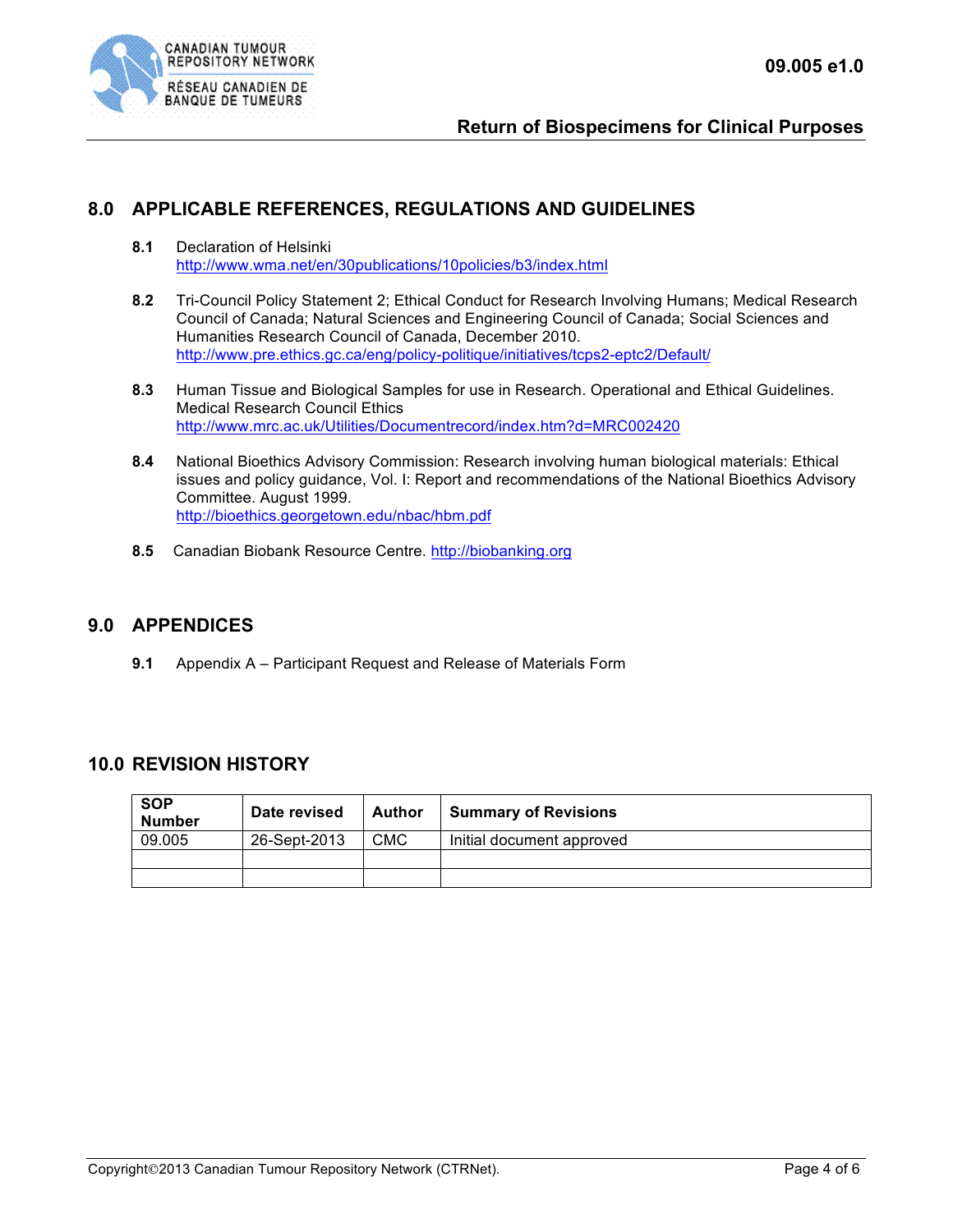

#### **PARTICIPANT REQUEST FOR RELEASE OF MATERIALS FORM**

### **To: Biobank Access Committee Attention: Chair**

I am writing to request the release of the sample(s) specified below, previously donated to your biobank.

Sample(s) (specific type of sample and quantity requested if known):

Provincial Health Care Number (PHN): \_\_\_\_\_\_\_\_\_\_\_\_\_\_\_\_\_\_\_\_

Sample(s) should be released to Dr: \_\_\_\_\_\_\_\_\_\_\_\_\_\_\_\_\_\_\_\_\_\_\_\_\_\_\_\_\_\_\_\_\_\_\_\_\_\_\_\_\_\_\_\_

Date of Birth:

Organization: \_\_\_\_\_\_\_\_\_\_\_\_\_\_\_\_\_\_\_\_\_\_\_\_\_\_\_\_\_\_\_\_\_\_\_\_\_\_\_\_\_\_\_\_\_\_\_\_\_\_\_\_\_\_\_\_\_\_\_\_\_\_

Justification for the clinical request *[eg, the sample is required for a specific investigation xyz which can only be conducted from my sample held by biobank and withholding the sample could have a negative impact for myself or family member(s)]:*

 $\mathcal{L}_\mathcal{L} = \mathcal{L}_\mathcal{L} = \mathcal{L}_\mathcal{L} = \mathcal{L}_\mathcal{L} = \mathcal{L}_\mathcal{L} = \mathcal{L}_\mathcal{L} = \mathcal{L}_\mathcal{L} = \mathcal{L}_\mathcal{L} = \mathcal{L}_\mathcal{L} = \mathcal{L}_\mathcal{L} = \mathcal{L}_\mathcal{L} = \mathcal{L}_\mathcal{L} = \mathcal{L}_\mathcal{L} = \mathcal{L}_\mathcal{L} = \mathcal{L}_\mathcal{L} = \mathcal{L}_\mathcal{L} = \mathcal{L}_\mathcal{L}$ 

 $\mathcal{L}_\mathcal{L} = \mathcal{L}_\mathcal{L} = \mathcal{L}_\mathcal{L} = \mathcal{L}_\mathcal{L} = \mathcal{L}_\mathcal{L} = \mathcal{L}_\mathcal{L} = \mathcal{L}_\mathcal{L} = \mathcal{L}_\mathcal{L} = \mathcal{L}_\mathcal{L} = \mathcal{L}_\mathcal{L} = \mathcal{L}_\mathcal{L} = \mathcal{L}_\mathcal{L} = \mathcal{L}_\mathcal{L} = \mathcal{L}_\mathcal{L} = \mathcal{L}_\mathcal{L} = \mathcal{L}_\mathcal{L} = \mathcal{L}_\mathcal{L}$ 

\_\_\_\_\_\_\_\_\_\_\_\_

\_\_\_ \_\_\_\_ \_\_ \_\_\_\_ \_\_\_\_

 $\mathcal{L}_\mathcal{L} = \mathcal{L}_\mathcal{L} = \mathcal{L}_\mathcal{L} = \mathcal{L}_\mathcal{L} = \mathcal{L}_\mathcal{L} = \mathcal{L}_\mathcal{L} = \mathcal{L}_\mathcal{L} = \mathcal{L}_\mathcal{L} = \mathcal{L}_\mathcal{L} = \mathcal{L}_\mathcal{L} = \mathcal{L}_\mathcal{L} = \mathcal{L}_\mathcal{L} = \mathcal{L}_\mathcal{L} = \mathcal{L}_\mathcal{L} = \mathcal{L}_\mathcal{L} = \mathcal{L}_\mathcal{L} = \mathcal{L}_\mathcal{L}$  $\mathcal{L}_\mathcal{L} = \mathcal{L}_\mathcal{L} = \mathcal{L}_\mathcal{L} = \mathcal{L}_\mathcal{L} = \mathcal{L}_\mathcal{L} = \mathcal{L}_\mathcal{L} = \mathcal{L}_\mathcal{L} = \mathcal{L}_\mathcal{L} = \mathcal{L}_\mathcal{L} = \mathcal{L}_\mathcal{L} = \mathcal{L}_\mathcal{L} = \mathcal{L}_\mathcal{L} = \mathcal{L}_\mathcal{L} = \mathcal{L}_\mathcal{L} = \mathcal{L}_\mathcal{L} = \mathcal{L}_\mathcal{L} = \mathcal{L}_\mathcal{L}$ 

If the above signature is not from the participant please sign below and attach copy of Power of Attorney.

Participant's Signature **Printed name Printed name Date Date** 

Power of Attorney's Signature **Printed name** Printed name Date I support the request and agree to receive or direct the distribution of sample(s) to an appropriate recipient or organization as noted in the shipping contact table below. \_\_\_\_ Physician's Signature **Printed name** Printed name **Date** Date

Biobank PI Signature **Printed name Date Date Date** 

 $\mathcal{L}_\mathcal{L} = \mathcal{L}_\mathcal{L}$  , where  $\mathcal{L}_\mathcal{L} = \mathcal{L}_\mathcal{L}$  , we can construct the contribution of  $\mathcal{L}_\mathcal{L}$